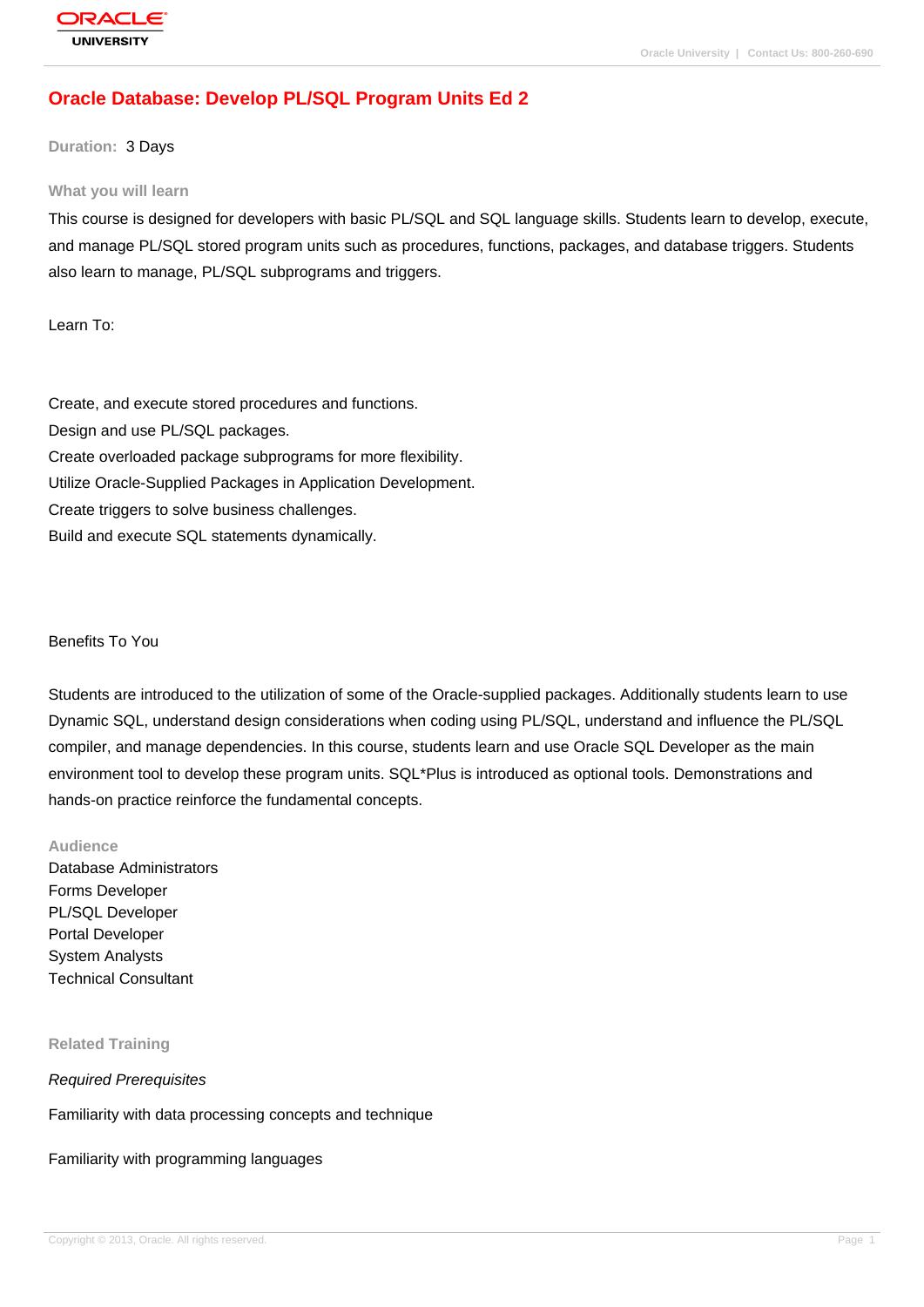Oracle Database 12c: Introduction for Experienced SQL Users

#### Suggested Prerequisites

Familiarity with data processing concepts and techniques

Familiarity with programming languages

#### **Course Objectives**

Use conditional PL/SQL compilation and obfuscate (hide) code

Create triggers to solve business challenges

Manage dependencies between PL/SQL subprograms

Design PL/SQL code for predefined data types, local subprograms, additional pragmas and standardized constants and exceptions

Use the compiler warnings infrastructure

Create, use, and debug stored procedures and functions

Design and use PL/SQL packages to group and contain related constructs

Create overloaded package subprograms for more flexibility

Use the Oracle supplied PL/SQL packages to generate screen output, file output, and mail output

Write dynamic SQL for more coding flexibility

#### **Course Topics**

#### **Introduction**

Course Objectives, Course Agenda and Appendixes Used in this Course Full Human Resources (HR) Schema Online Oracle Database 12c SQL and PL/SQL documentation PL/SQL development environments available in this course Using the SQL Worksheet Executing SQL Statements Working With Script Files Creating and Executing Anonymous Blocks

#### **Working with Oracle Database Exadata Express Cloud Service**

Overview of Oracle Database Exadata Express Cloud Service Accessing Cloud Database using SQL Workshop Connecting to Exadata Express Database using Database Clients Using SQL Developer to work with Exadata Express Database Using SQLcl to work with Exadata Express Database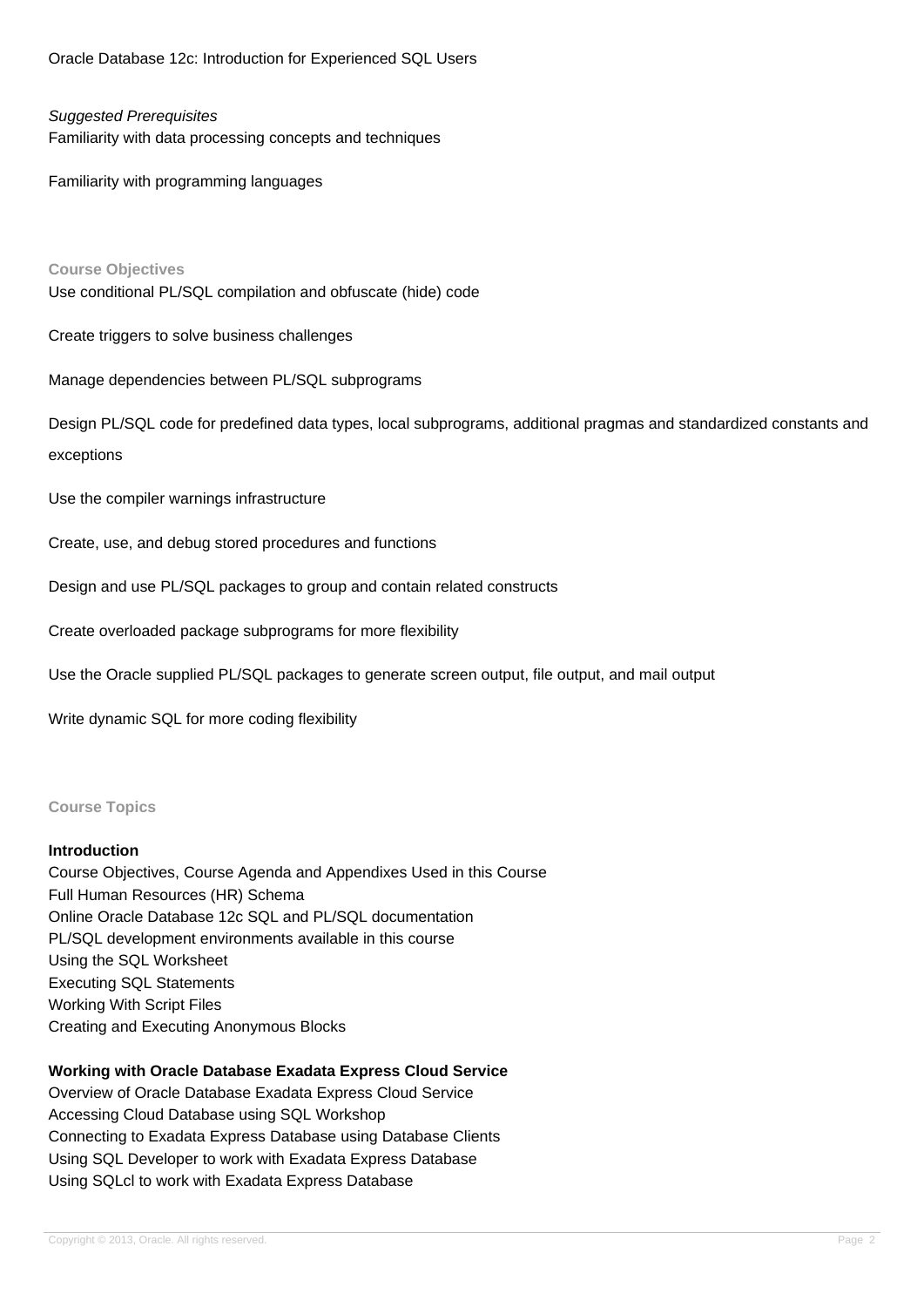# **Creating Stored Procedures**

PL/SQL blocks and subprograms Uses and benefits of procedures Working with procedures Using formal and actual parameters Identify the available parameter-passing modes Passing parameters using the positional, named, or combination techniques Handling exceptions in procedures Viewing the procedure information

# **Creating Functions and Debugging Subprograms**

Creating Stored Functions The Difference Between Procedures and Functions Working with Functions Identifying the Advantages of Using Stored Functions in SQL Statements Using User-Defined Functions in SQL Statements Using a PL/SQL Function in the SQL WITH Clause Defining and executing PL/SQL functions in SQL statements Restrictions When Calling Functions from SQL statements

# **Creating Packages**

Using PL/SQL Packages Components of a PL/SQL Package Visibility of a Package's Components Developing a PL/SQL Package Creating the Package Specification and Package Body Invoking the Package Constructs Creating and Using Bodiless Packages Removing a Package

## **Working With Packages**

Overloading Subprograms Using Forward Declarations to Solve Illegal Procedure Reference Initializing Packages Using Package Functions in SQL and Restrictions Controlling Side Effects of PL/SQL Subprograms Persistent State of Packages Persistent State of Package Variables and Cursors Using PL/SQL Tables of Records in Packages

## **Using Oracle-Supplied Packages in Application Development**

Using Oracle-Supplied Packages Examples of Some of the Oracle-Supplied Packages Working of DBMS\_OUTPUT Package Using the UTL\_FILE Package to Interact With Operating System Files Using the UTL\_MAIL Package

**Using Dynamic SQL** Introduction to Dynamic SQL The Execution Flow of SQL